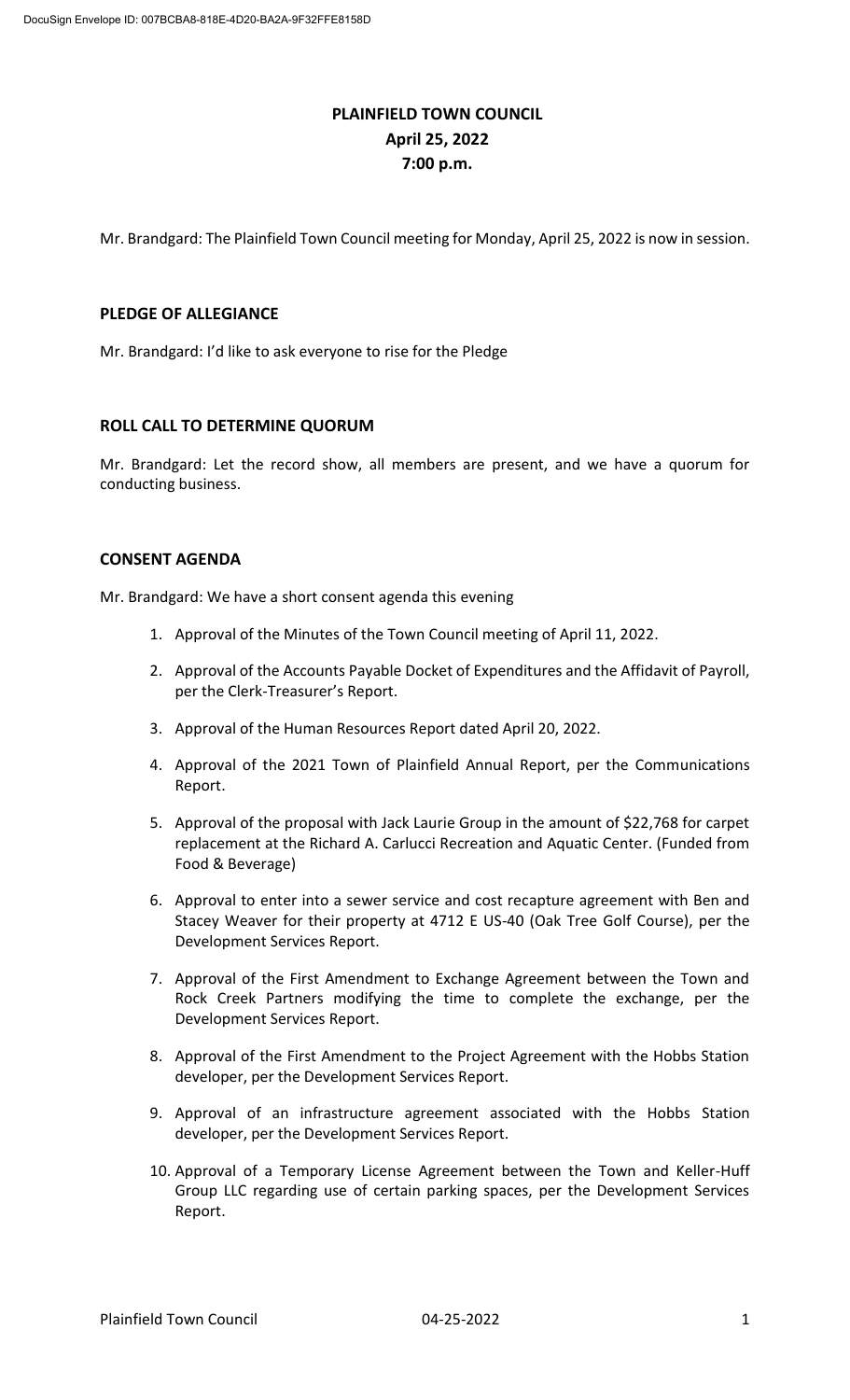Are there any additions or corrections to the consent agenda?

Mr. Kirchoff: I have a minor correction to the minutes on page 6. It lists "Sherri's" department instead of "Sheriff's" Department.

Mr. Brandgard: Is there any other?

Mr. Angle: I don't have any changes or anything of that nature, but I do, on number 6, which is the recapture agreement of Ben and Stacey Weaver – we don't necessarily have to talk about it on consent but maybe during reports, if we could just give the public a little bit more information about what that is, that'd be fantastic.

Mr. Kirchoff: With that, I move we approve the consent agenda as amended.

Mr. Bridget: Second

Mr. Brandgard: We have a motion and a second to approve the consent agenda as amended. If there's no further discussion, roll call vote please.

Mr. Todisco: Mr. Bridget – yes Mr. Angle – yes

Mr. Kirchoff – yes

Mr. McPhail – yes

Mr. Brandgard – yes

The Plainfield Town Council consent agenda for 04/25/2022 is adopted & approved.

Mr. Brandgard: Thank you

# **PUBLIC HEARINGS**

Mr. Brandgard: We do have three public hearings this evening. Do we have proof of publication?

Mr. Daniel: Yes, we do.

Mr. Brandgard: Thank you. The first public hearing is for Annexation at 5613 East County Road 350 South. Again, this is a public hearing, the time when the public has the chance to give us their thoughts.

(Brief pause)

Mr. Brandgard: Again, Annexation public hearing for 5613 East County Road 350 South. If anybody wishes to address us, now is the time.

(Brief pause)

Mr. Brandgard: With nobody coming forward we'll close that public hearing. The second public hearing is Annexation of approximately 5820 East U.S. Highway 40. Again, if there's anybody who wishes to address us, now is the time.

(Brief pause)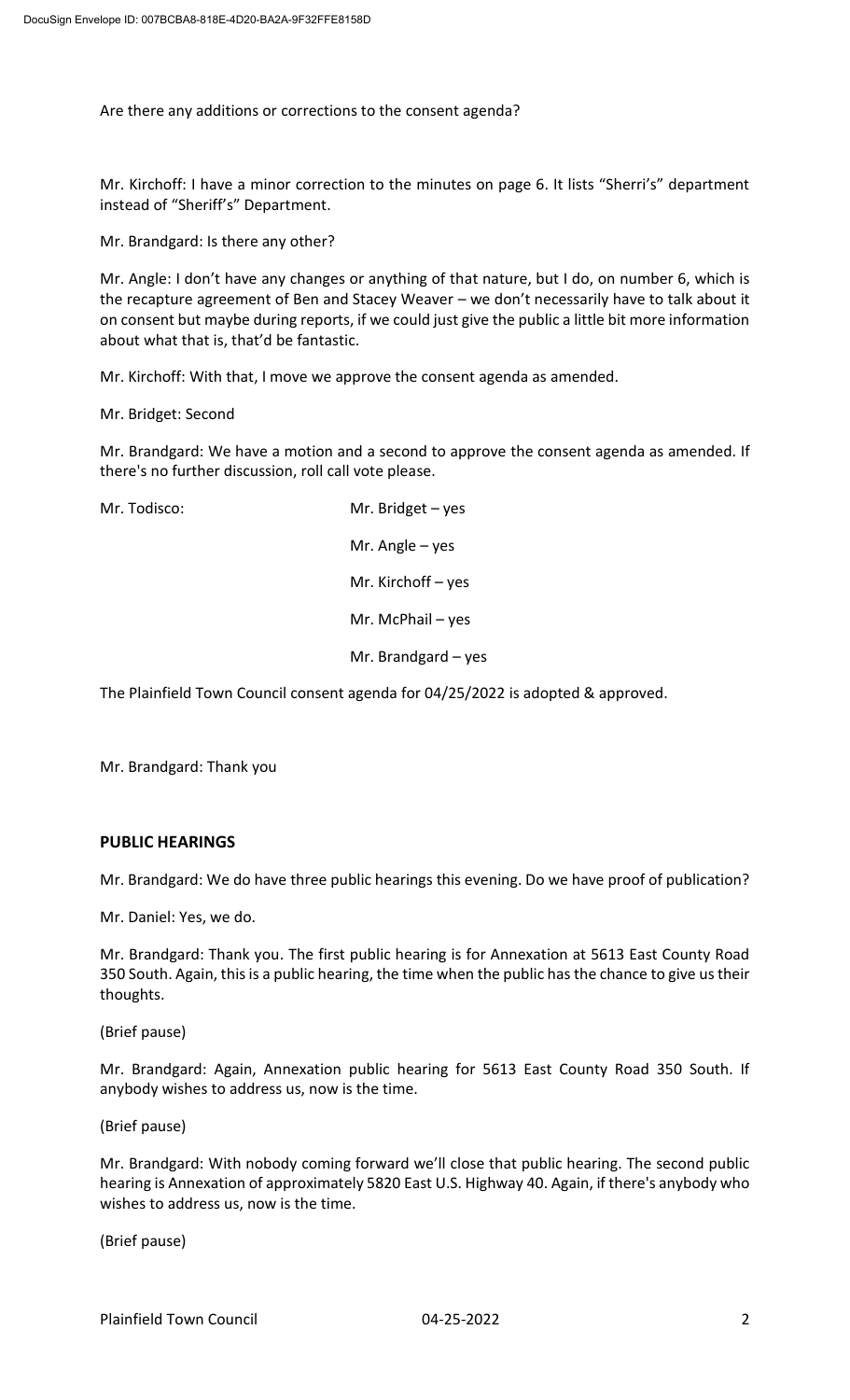Mr. Brandgard: Again, we have the public hearing for the Annexation of approximately 5820 East U.S. Highway 40. If anybody wishes to address us, now is the time.

# (Brief pause)

Mr. Brandgard: With nobody coming forward we'll close that public hearing. We also have a public hearing for Additional Appropriation – 18-2022 CCI-Levy. Again, is there's anybody who wishes to address us regarding this. Now is the time.

(Brief pause)

Mr. Brandgard: Again, we have the public hearing for Additional Appropriation.

(Brief pause)

Mr. Brandgard: With nobody coming forward, that public hearing is closed.

# **BUSINESS FROM THE FLOOR**

Mr. Brandgard: We'll open it up to business from the floor.

(Brief pause)

Mr. Hardin: Ladies and gentlemen I have three quick items, if I may. First off, nobody uses heavy trash Saturdays more than I do and I want to compliment DPW and Ray's both with the efficiency that they operate down there. The fact that they absolutely go out of their way to help people unload their vehicles withstanding mattresses, but that's beside the point. I just wanted to pass it on that it's really appreciated by this resident.

Mr. Brandgard: Thank you, we'll do that.

Mr. Hardin: Number two topic, if you will gentlemen, I approached the board last July  $12<sup>th</sup>$  with two topics, first one regarding my neighborhood, a drainage issue in my neighborhood, Racheal and Ramsey neighborhood. I've only had one contact with Shannon Swan. She writes, and I paraphrase, "the stormwater manager and the engineers went up to look at it and they were trying to find an adequate solution and find the finances." I've heard nothing in seven months and seen no remarkable change or any work of any kind in my neighborhood. What's it going to take to get this situation fixed gentlemen? It's been nine months since I've brought it to the board's attention.

Mr. Brandgard: Andrew?

Mr. Klinger: I'll have to check in with the Department of Public Works and find out what the status is. I'm not aware of any projects or any changes being made, so I'll have to find out what happened with that.

Mr. Bridget: Would you be good enough to sign in with your address and telephone number? I'd like to…

Mr. Hardin: Yeah

Mr. Bridget: Okay

Mr. Hardin: Will I get a follow up from the town on that instead of me having to contact the town this time, please?

Mr. Brandgard: Yes

Mr. Klinger: Yeah, we'll make sure…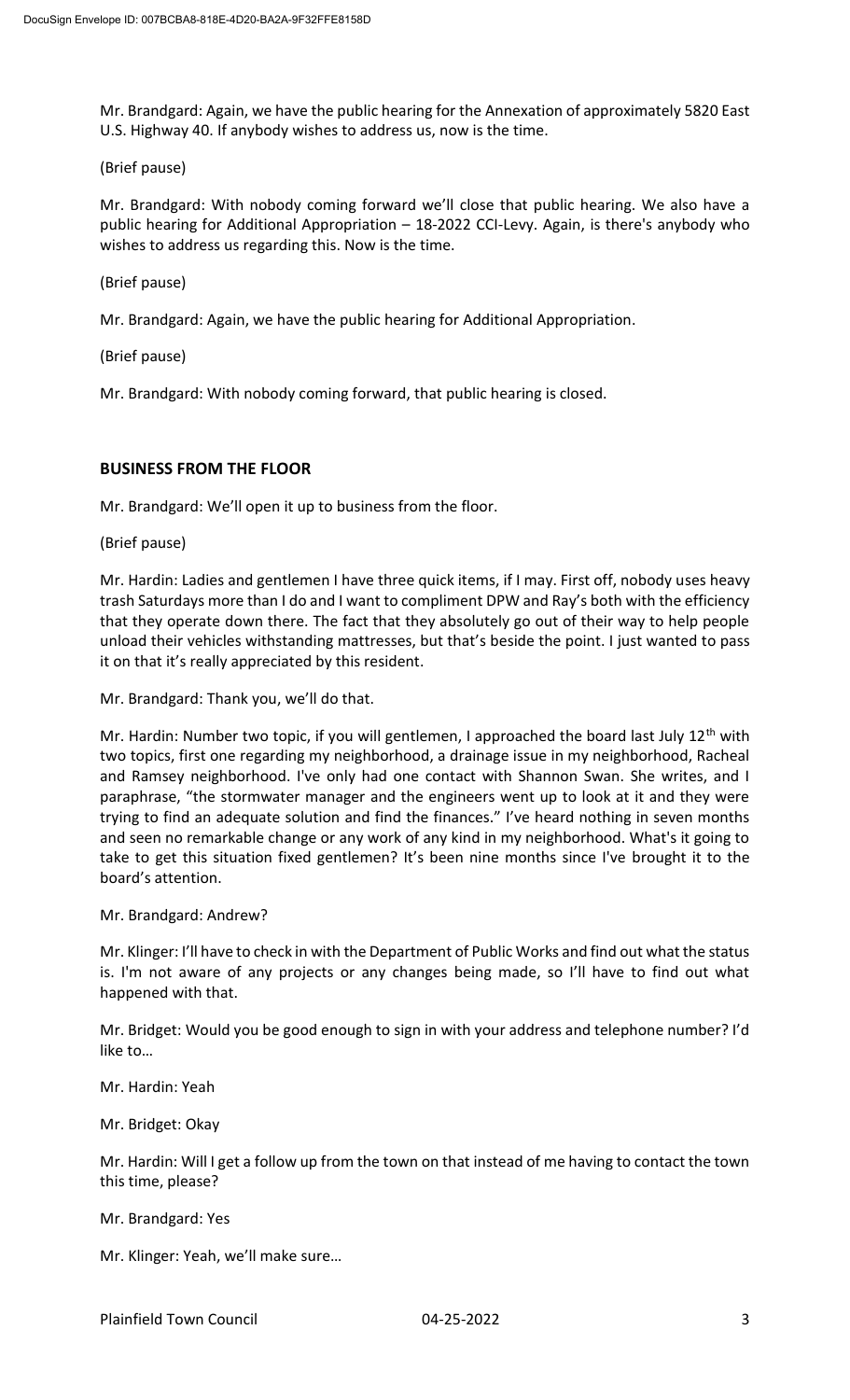Mr. Bridget: Yes, we will follow up.

Mr. Klinger: Yeah, Al will be the guy to follow up.

Mr. Hardin: Lastly gentlemen, I spoke with you on that same evening in regard to the topic of flags, in my opinion, the ones that are missing on U.S. 40's lampposts, the ones that we've had in the town for decades. I brought it to the President's attention, and you (*inaudible*) believe it was. I've got my footnotes here and it basically says you were both concerned and that you weren't aware of it and there was a banner issue, and we discussed that back and forth and you were going to check and see if in fact we could not in fact incorporate banners and flags back in. (inaudible) the flags, some of them were tattered and whatnot. Those little 3x5 flags don't cost very much; I buy them by the dozen because I hand them out to people in town who can't afford one or don't have one or their flag looks rather tattered. \$30 for a flag, that's an embroidered flag. I'd like to know if we can't get these flags back up. We've got ten federal holidays that we celebrate in this town every year and I'll tell ya, Memorial Day's coming up. Memorial Day is extremely special to me. My dad's a veteran; he served in the three wars and respectively is buried in Arlington Cemetery. They put a flag on every grave on Memorial Day in Arlington Cemetery. Can't we put one on a few light poles in town please?

Mr. Klinger: That one I can address. I know Jason's been working on that. Unfortunately, Jason is sick today or he would be here himself, but I know that he was looking to get additional flags. In fact, I think that he was looking at additional light poles that we would be able to put flags on. So, not just on the east end, but also looking at possibility on the west end of town. So, I do know he has been following up on that. Al, I don't know if you have any more information on that – but he is looking at how we can get the flags put back up on some of those light poles and actually adding some poles to that.

Mr. Hardin: Sure. And again, if I could get a follow up from you on that; I put my cell number on down there.

Mr. Klinger: Yeah, please.

Mr. Hardin: I appreciate it very kindly gentlemen, on the two topics. Again, I want to thank DPW and the town both, and Ray's for the service they offer on heavy trash day. Thank you very kindly.

Mr. Brandgard: Thank you.

Mr. Klinger: So, I just got a text from Jason, he's watching online. He said that he's just waiting on Duke Energy to respond to our request to put those flags up on additional poles.

Mr. Brandgard: Good. Is there any other business from the floor?

(Brief pause)

Mr. Brandgard: With nobody coming forward, we'll go to staff reports.

# **STAFF REPORTS**

Mr. Brandgard: Tim, anything from Development Services?

Mr. Belcher: A brief summary on the Oak Tree item that was in the agenda tonight. Ben and Stacey Weaver, we've worked with for some time now. They have a very successful business in the pub that's out there and the golf course together. So, they're sort of a victim of their success; they've had a septic system out there for some time and it was struggling, I believe even when the Elks was out there. So, they came to us – we met with them what a year ago, maybe, looking for a way to solve that problem. So, we entered into some discussions about how they could get sewer service. So, they hired an engineer, got a design done that would allow their system to basically be a pump system that they own privately, but then the line along U.S. 40 would be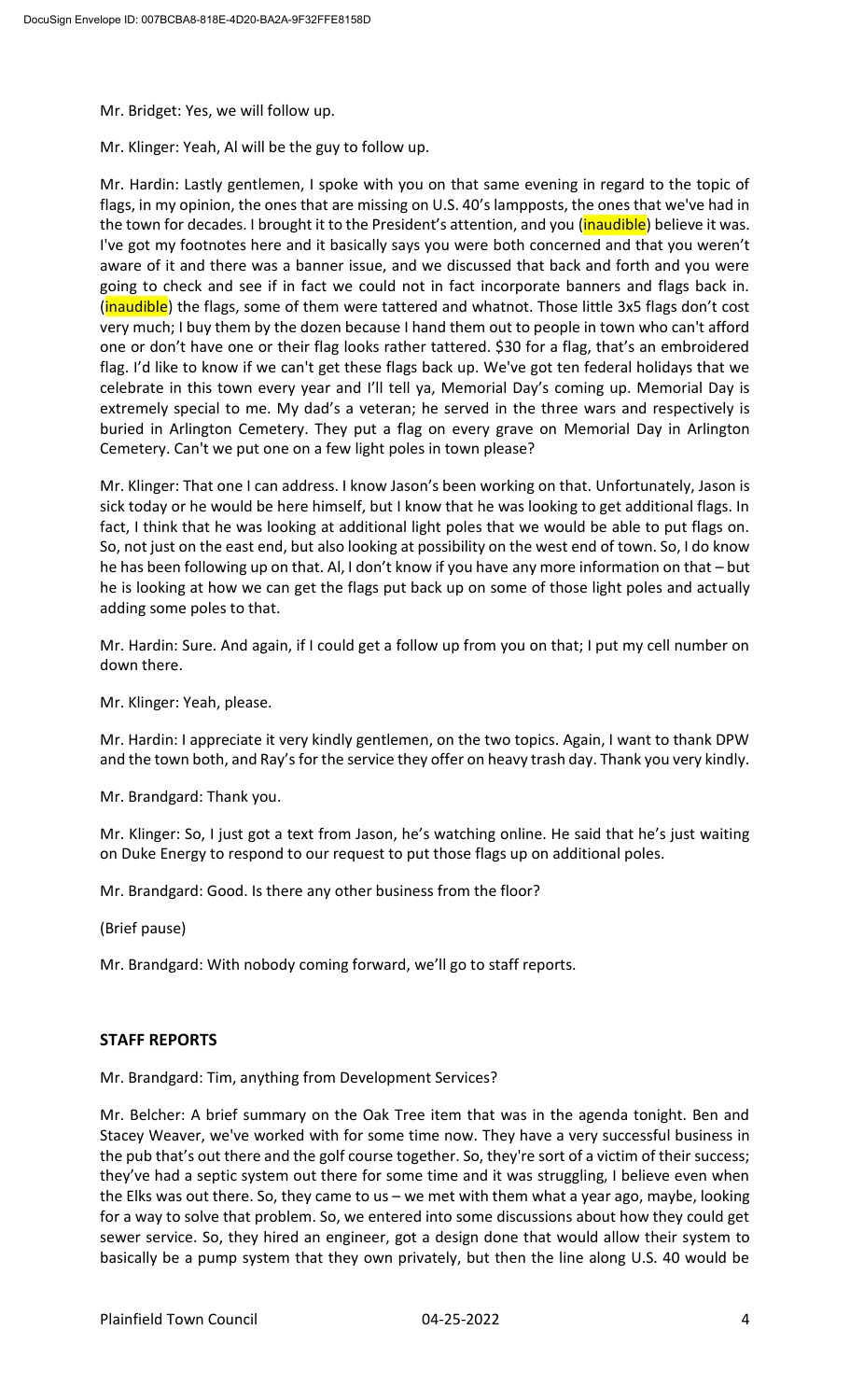constructed as a public line. So, the agreement on the agenda tonight would be basically, it would allow them to recapture some of their offset costs if other residents along that line decide to connect. There would be no requirement to connect but if they decide to connect, or the property is sold and redeveloped, there would be sewer service capability there. So, I think it's good for all parties. We did talk at one time about a trail component to this, more as an offset for the possible costs that they were going to incur. They sort of backed up; I think they found financing for their part of it. So, I said fine; that was just something that we offered as a possible opportunity, and it's still there but I feel like we've built a good relationship with them, and maybe in the future that might come to fruition. I think it'd be good for them and the town. At this point, I think they've got their sewer problem almost solved. They have worked on it for a long time and are very excited to get started, but now they're facing the delivery times, and all the other construction projects, but they have their permits in place and this agreement would just be another way for them to accomplish this and be successful. So, that's the project as it is today.

Mr. Brandgard: I might comment, that's an agreement much like we've entered into in other areas.

Mr. Belcher: Yeah, very much so.

Mr. Angle: Well, thank you so much for sharing, I appreciate that. It's not frequent that we do these types of agreements and I just wanted folks who watch and listen to the minutes to be able to understand it a little better. As a follow up question, the recovery part of it, how are folks made aware that now they might have an option to connect to a new sewer line?

Mr. Belcher: You know, we haven't been proactive in that. Usually, the problems will come to us with somebody who has a failed septic. They're not usually looking to connect unless they have a problem.

Mr. Angle: Okay

Mr. Belcher: The County Health Department gets contacted and then they contact us, and we say yeah, there's a sewer there, if they're interested, they can utilize it. But we could be more proactive, we could just send a letter out to those along the – they do get notified at the beginning, of the permit coming.

Mr. Brandgard: Yeah

Mr. Angle: Gotcha

Mr. Belcher: That's one thing that happens in every case.

Mr. Angle: Okay, good.

Mr. Belcher: As far as the deciding to connect in the future, it's sort of up to that landowner.

Mr. Angle: As I recall, there might have been one or two houses on that adjacent street that were looking into it, or potentially interested.

Mr. Belcher: Yeah, I seem to recall, I think when the notices went out for the permitting and things along the highway, even up to County Road 500, along the backside of the golf course, some that are far off of U.S. 40 asked. So, there may be another project coming off of the first project, which is usually how it happens because they have the need, possibly. So, if something happens, we'll work with them too.

Mr. Bridget: And more times than not, I think it's reassuring to the people along the way, that they're not being forced to connect. That's usually the conversation.

Mr. Belcher: Right, it's very helpful. The (*inaudible*) I think it was called, that was much more heavy-handed, and it required things to be done and it was very difficult. This is more of a – the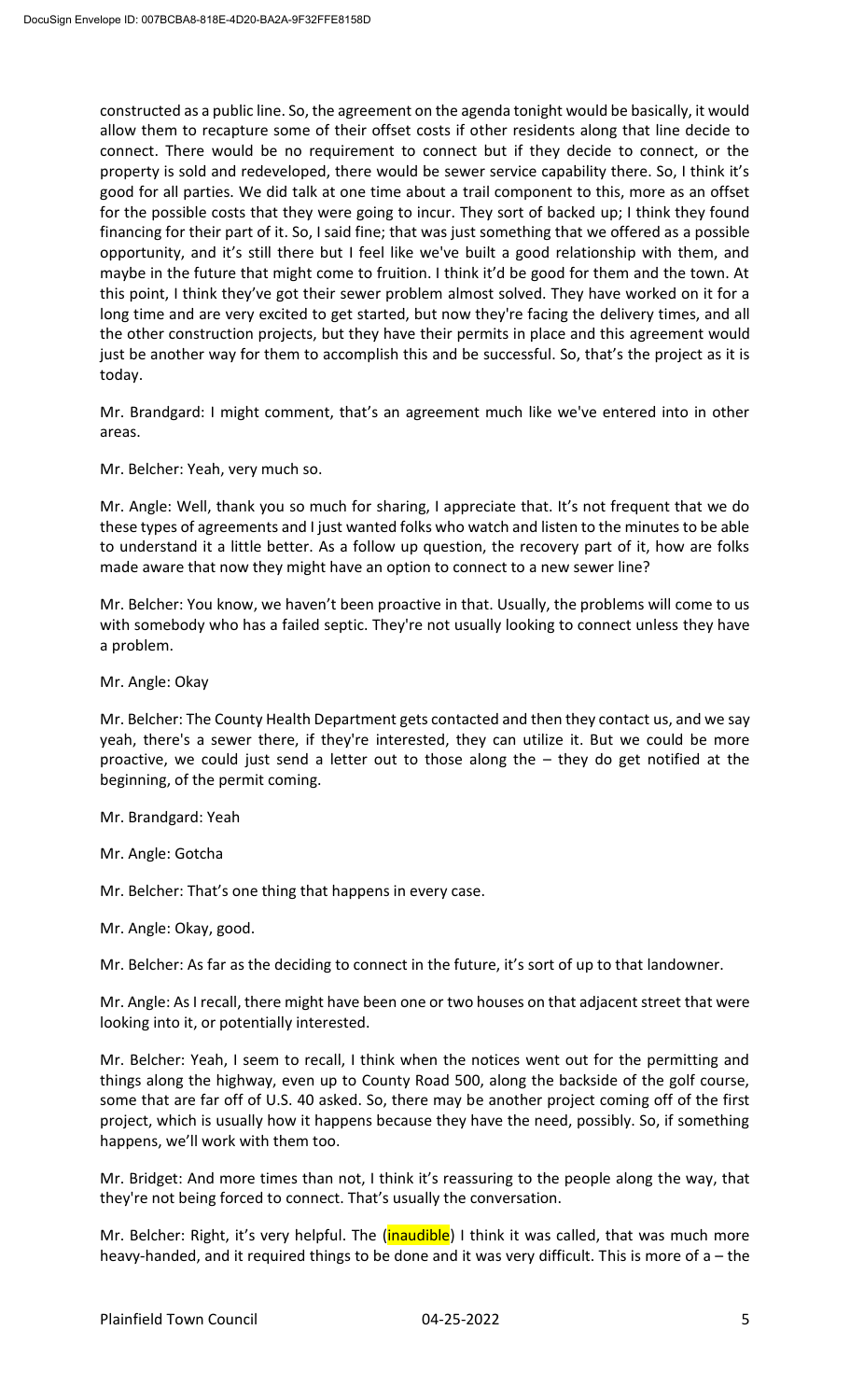systems are designed now where you can build pieces of them, and they still work in the future for others at a different time frame.

Mr. Angle: Well, thanks again, I think this is a great outcome for both our neighbors Oak Tree and the town. So, thank you.

Mr. Belcher: (inaudible)

Mr. Angle: Yeah, thank you.

Mr. Brandgard: Thank you Tim. Bill, anything from the IT world? Steve? Nothing from finance. Kevin, development?

Mr. Whaley: Nothing additional.

Mr. Brandgard: Okay, thank you. Doug, anything from the Communications Center? Brent, anything from Parks? Brent, anything from the Fire Territory? I think there's somebody back there from the police department. There he is, anything from the police department? Nothing further. Stephanie, anything? Todd? Jared? Al? Nate? Mel?

Mr. Daniel: Nothing additional, thanks.

Mr. Todisco: Nothing additional.

Mr. Brandgard: Nothing additional, boy. Not a member of the staff but it's as good as time, anything from the Chamber Brad?

Mr. Bridget: Is there a basketball game tonight?

Mr. Brandgard: I think I captured everybody. We'll go to the Town Manager's report.

# **TOWN MANAGER'S REPORT**

Mr. Klinger: I just have one thing to mention, that is that the Indiana Municipal Manager's Association conference is this week. And so, several of us will be out of the office Wednesday through Friday; it's a fairly short conference. We will be down in Brown County meeting with our fellow town managers from around the state. Good event, we're always learning something from those events. I think they've got a good agenda set up for this week. So, in case of emergency of course, we'll be available; we're just down the road. We'll be available through the phone and whatnot, but several of us will be out of the office for the latter half of the week. Aside from that, I don't really have anything else to add.

Mr. Brandgard: Thank you

#### **OLD BUSINESS**

Mr. Brandgard: Kent, old business?

- Mr. McPhail: None
- Mr. Brandgard: Lance?

Mr. Angle: Just real quick, I 'd like to mention in a public meeting for those of you who don't have social media, that the Anderson Park skate park is closed for some renovations. Hopefully it won't be closed too long while they get that updated for us. I just wanted to put that out there.

Mr. Brandgard: Thank you.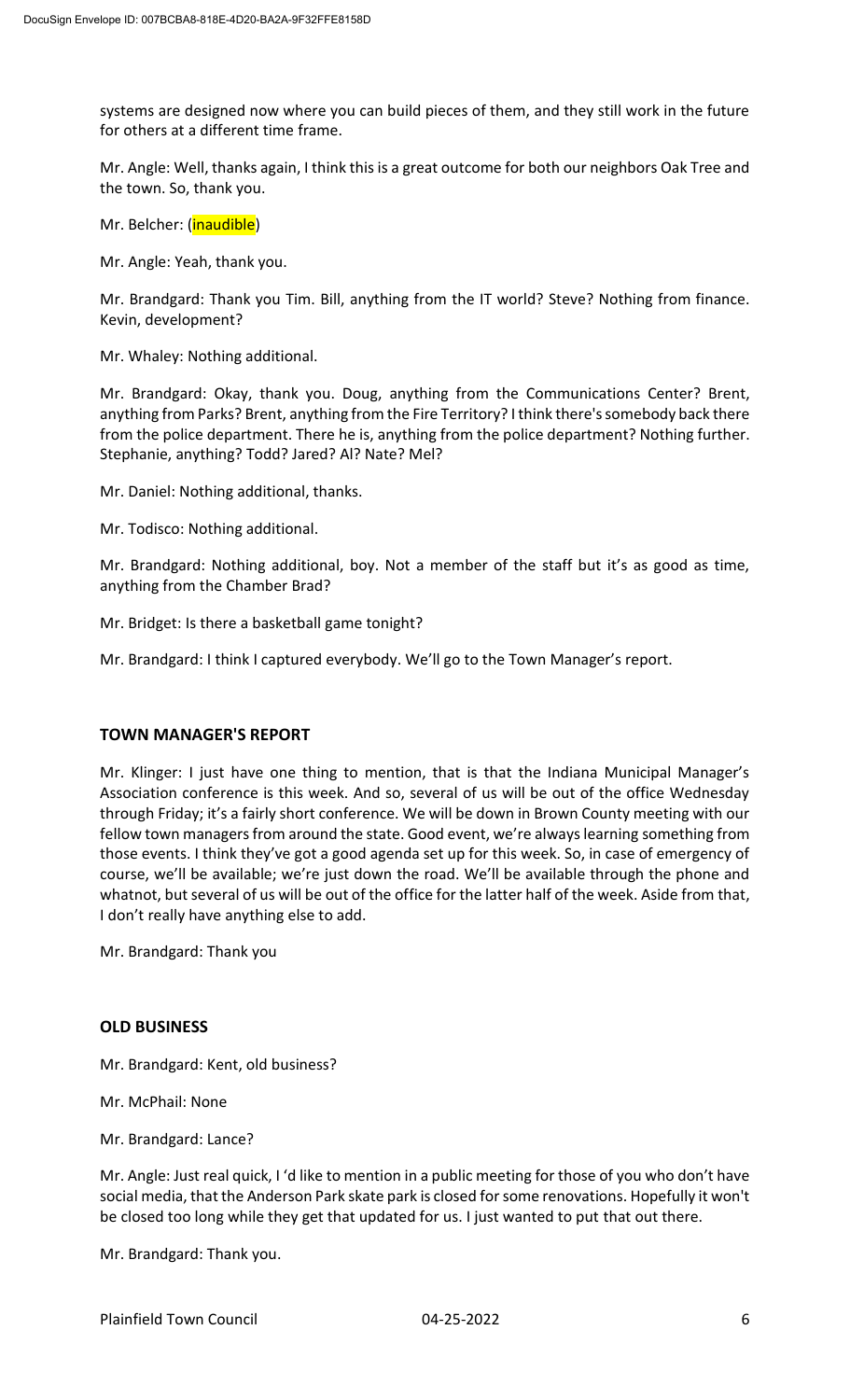Mr. Bridget: I have a piece of old business. We've had a reoccurring problem with the pedestrian crossing at Main Street and Center; it's going from the northeast corner to the southeast corner. One of the business owners brought it up to me this week, that that wasn't working, and I took a walk yesterday and sure enough, it still doesn't work. So, if you could have Scott take a look at that for us and see what we can do to follow up with INDOT, that is their responsibility.

Mr. Brandgard: Thank you

# **NEW BUSINESS**

Mr. Brandgard: Kent, any new business?

Mr. McPhail: No

Mr. Brandgard: No new business.

# **RESOLUTIONS**

Mr. Brandgard: We'll go to resolutions. We have two resolutions this evening. The first resolution is No. 2022-24 – A Resolution to Dispose of Surplus Property – Town Hall.

Mr. Angle: Move to approve.

Mr. McPhail: Second

Mr. Brandgard: We have a motion and a second to approve Resolution No. 2022-24. If there's no further discussion, roll call vote please.

Mr. Todisco: Mr. Bridget – yes Mr. Angle – yes Mr. Kirchoff – yes Mr. McPhail – yes Mr. Brandgard – yes

Plainfield Town Council Resolution No. 2022-24 is adopted and approved.

Mr. Brandgard: Thank you. We also have Resolution No. 2022-25 – A Resolution Regarding Reimbursement from Plainfield Fire Territory.

Mr. Kirchoff: So moved.

Mr. Bridget: Second

Mr. Brandgard: We have a motion and a second to approve Resolution No. 2022-25. If there's no further discussion, roll call vote please.

Mr. Todisco: Mr. Bridget – yes Mr. Angle – yes Mr. Kirchoff – yes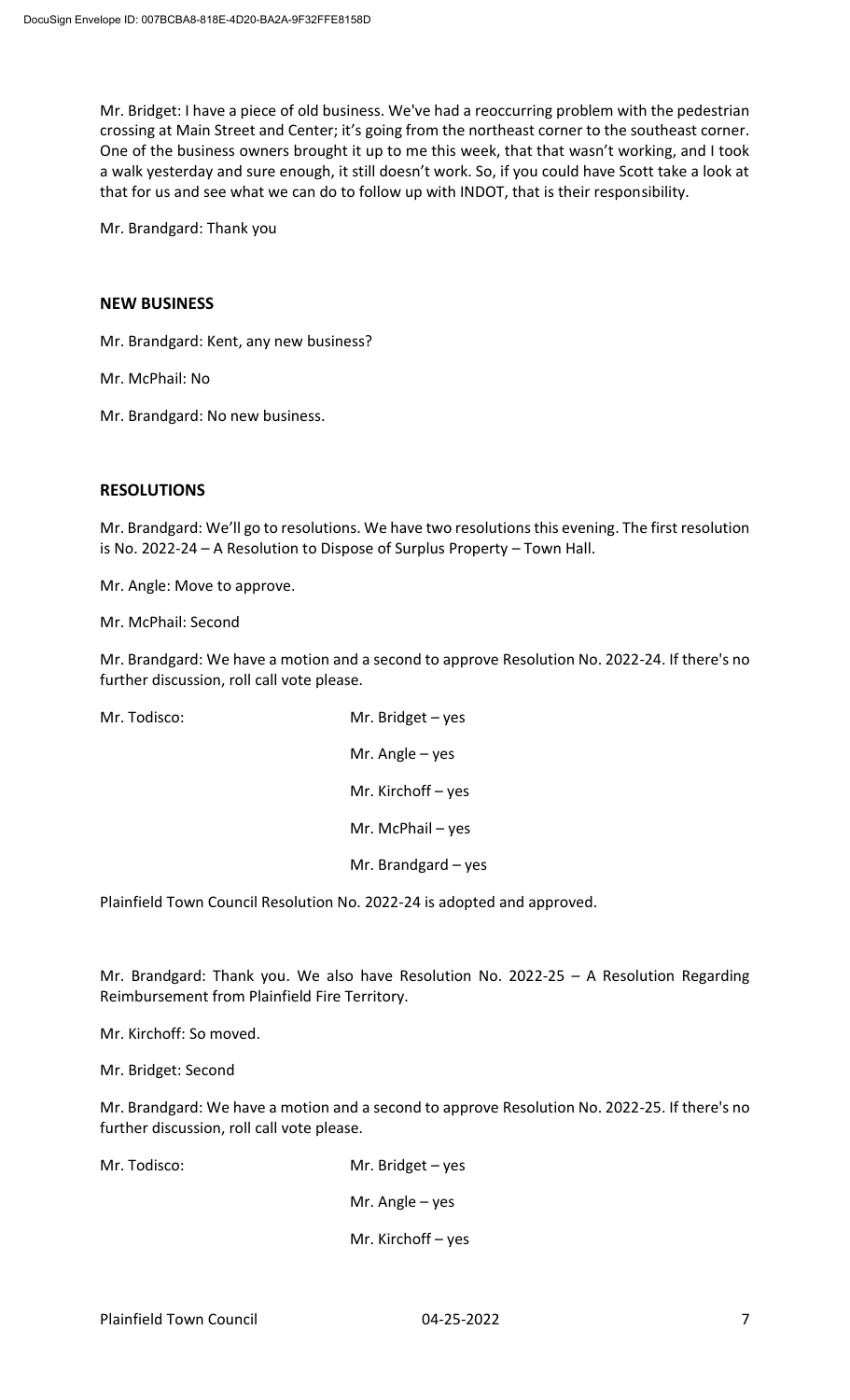### Mr. McPhail – yes

# Mr. Brandgard – yes

Plainfield Town Council Resolution No. 2022-25 is adopted and approved.

Mr. Brandgard: Thank you

# **ORDINANCES**

Mr. Brandgard: We also have, under ordinances, a Single Reading of Ordinance No. 18-2022 – An Ordinance Authorizing an Additional Appropriation – CCI-Levy.

Mr. Angle: I'll move to approve.

Mr. McPhail: Second

Mr. Brandgard: We have a motion and a second to approve the Single Reading of Ordinance No. 18-2022. If there's no further discussion, roll call vote please.

Mr. Todisco: Mr. Bridget – yes Mr. Angle – yes Mr. Kirchoff – yes Mr. McPhail – yes Mr. Brandgard – yes

Single Reading of Plainfield Town Council Ordinance No. 18-2022 is approved and adopted.

Mr. Brandgard: Okay, thank you. We also have four ordinances for their Second Reading. First, is the Second Reading of Ordinance No. 14-2022 – An Ordinance Establishing a Department of the Treasury (Treasury) Equitable Sharing Program Fund.

Mr. Bridget: Move to approve.

Mr. Kirchoff: Second

Mr. Brandgard: We have a motion and a second to approve the Second Reading of Ordinance No. 14-2022. If there's no further discussion, roll call vote please.

Mr. Todisco: Mr. Bridget – yes Mr. Angle – yes Mr. Kirchoff – yes Mr. McPhail – yes Mr. Brandgard – yes

Second Reading of Plainfield Town Council Ordinance No. 14-2022 is approved.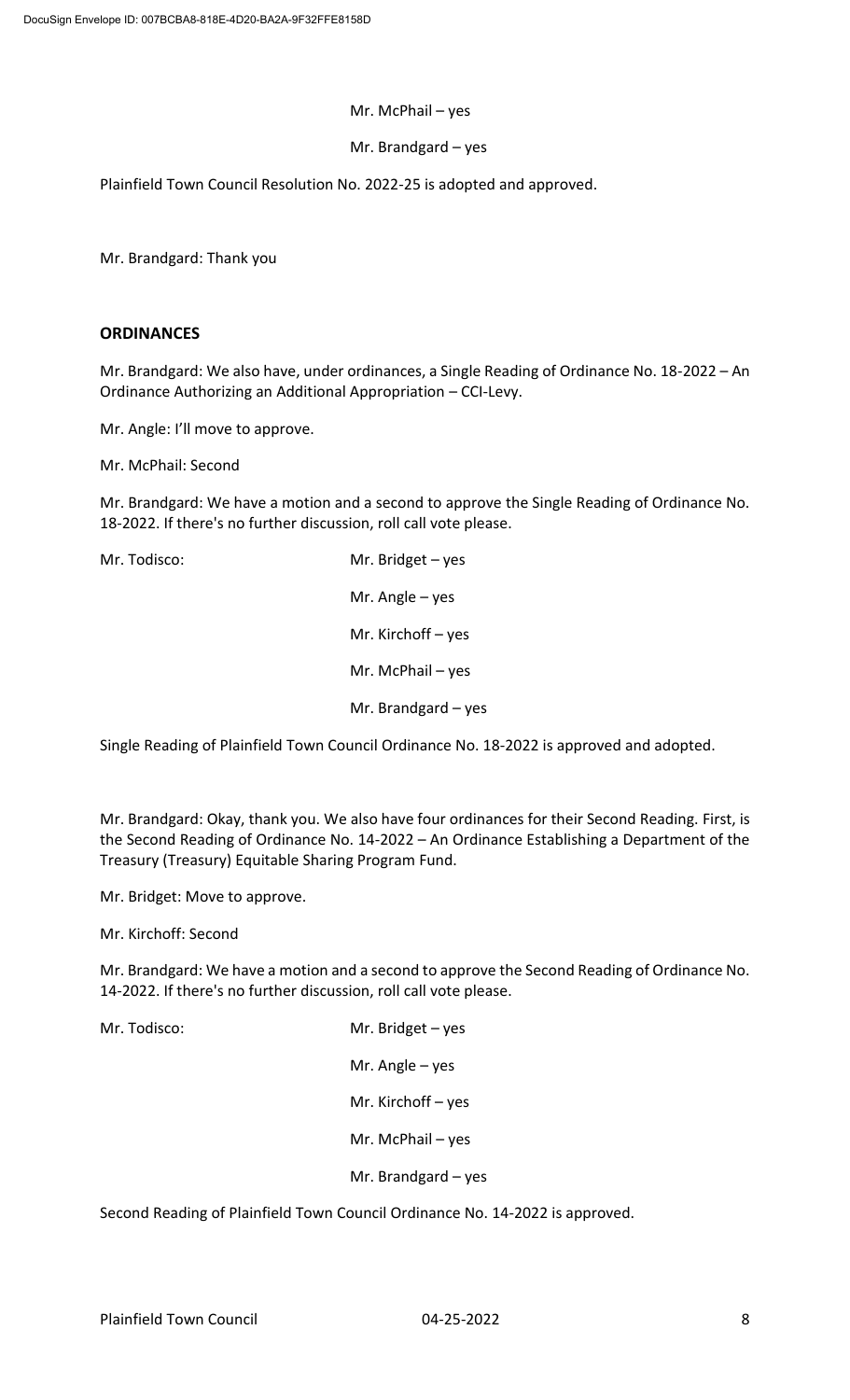Mr. Brandgard: Thank you. We also have for its Second Reading, Ordinance No. 15-2022 – An Ordinance Establishing a Department of Justice (DOJ) Equitable Sharing Program Fund.

Mr. McPhail: Move to approve.

Mr. Angle: I'll second.

Mr. Brandgard: We have a motion and a second to approve the Second Reading of Ordinance No. 15-2022. If there's no further discussion, roll call vote please.

| Mr. Todisco: | Mr. Bridget $-$ yes   |
|--------------|-----------------------|
|              | Mr. Angle $-$ yes     |
|              | Mr. Kirchoff $-$ yes  |
|              | Mr. McPhail $-$ yes   |
|              | Mr. Brandgard $-$ yes |

Second Reading of Plainfield Town Council Ordinance No. 15-2022 is approved.

Mr. Brandgard: Thank you. We also have for its Second Reading, Ordinance No. 16-2022 – An Ordinance to Amend the Plainfield Zoning Ordinance and Zone Map of the Town of Plainfield, Indiana, and Fixing a Time When the Same Shall Take Effect (HRH-Saratoga Rezone).

Mr. McPhail: Move to approve.

Mr. Kirchoff: Second

Mr. Brandgard: We have a motion and a second to approve the Second Reading of Ordinance No. 16-2022. If there's no further discussion, roll call vote please.

| Mr. Todisco: | Mr. Bridget $-$ yes   |
|--------------|-----------------------|
|              | Mr. Angle $-$ yes     |
|              | Mr. Kirchoff $-$ yes  |
|              | Mr. McPhail $-$ yes   |
|              | Mr. Brandgard $-$ yes |

Second Reading of Plainfield Town Council Ordinance No. 16-2022 is approved.

Mr. Brandgard: Thank you. We also have for its Second Reading, Ordinance No. 17-2022 – An Ordinance to Amend the Plainfield Zoning Ordinance and Zone Map of the Town of Plainfield, Indiana, and Fixing a Time When the Same Shall Take Effect (Bo-Mar Estates Rezone).

Mr. Angle: Move to approve.

Mr. Bridget: Second

Mr. Brandgard: We have a motion and a second to approve the Second Reading of Ordinance No. 17-2022. If there's no further discussion, roll call vote please.

Mr. Todisco: Mr. Bridget – yes